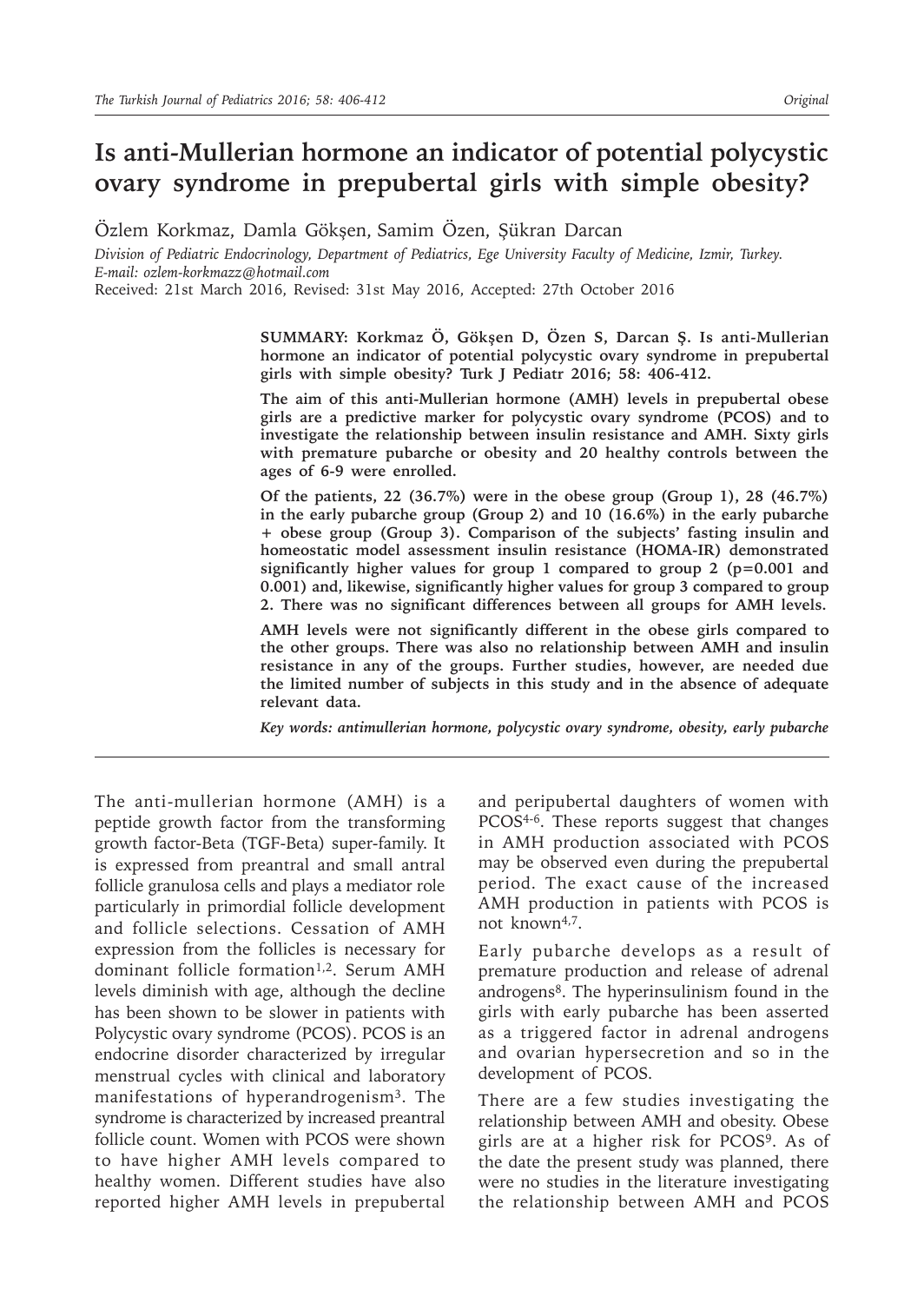in prepubertal girls with simple obesity. Timely diagnosis of PCOS will ensure early identification of long-term complications and help predicting possible risks. The present study was designed to determine whether the AMH may be an early indicator of a potential polycystic ovarian syndrome in prepubertal girls with simple obesity, and to establish any relationship between insulin resistance and the AMH.

#### **Material and Methods**

Girls who had presented to the Pediatric Endocrinology Department Ege University Faculty of Medicine for early pubarche or obesity whose first examination data were available, who were still under follow up and whose pubarche manifestations had developed before the age of 8 were included as the study group. Since prepubertal individuals were to be assessed, patients younger than 9 years were included. Those whose early pubarche was associated with sex hormone releasing tumors, those diagnosed with congenital adrenal hyperplasia, those whose obesity was associated with the Cushing's Syndrome and those with syndromic obesity were also excluded. Further exclusion criteria were presence of concomitant diabetes mellitus (DM), thyroid dysfunction or hyperprolactinemia. Sixty girls meeting these criteria were included. Patients were divided into 3 groups: Group 1: obese group (no early pubarche), Group 2: early pubarche group (nonobese), Group 3: early pubarche+obese group. As controls, 20 non-obese girls with no known chronic conditions who presented to the

Pediatrics outpatient clinic of were included. The patient and control groups included girls only. All patients were pre-pubertal. Information registered at the time of first presentation (birth weight, age at presentation, age at onset of axillary and/or pubic pilosity, auxological data at presentation, bone age, acne presence) were obtained from the patient files. Left wrist graph and Greulich-Pyle scale were used for bone age assessments<sup>10</sup>. Consents to participate in the study were obtained from the subjects and/or their parents (Informed Subject Consent Form). Familial history, medical history and medication history were examined. Each subject underwent a detailed clinical examination by the same investigator, and pubertal development was assessed as per Tanner staging<sup>11</sup>. Body weight measurements were performed with "Seca (Ulmer)" scale and height measurements with "BUSSE Design Engineering ulmer stadiometer". Weight and height SDs, Body Mass Indices (BMI) and BMI SDs were calculated based on the standards described for Turkish children<sup>12</sup>. Body fat was measured by "TANITA Corporation – Quality Control Seal" using bioelectrical impedance method. Body fat volume, lean body mass, fat/muscle ratio and body water ratio values were obtained. The subjects were weighed with bare feet and with light clothes on, and the measurements were performed in supine position. All subjects in the patient group were studied for Follicle stimulating hormone (FSH), Luteinizing hormone (LH), estradiol, free and total testosterone, dehydroepiandrosteronesulfate (DHEA-S), 17 OH Progesterone, free throxine (fT4), thyroid-stimulating hormone

| <b>Rapic 1.</b> Mican values for bubfects Demographies and Corresponding blandard Deviations |                           |                            |                                                                                      |                  |
|----------------------------------------------------------------------------------------------|---------------------------|----------------------------|--------------------------------------------------------------------------------------|------------------|
|                                                                                              | Group 1<br>$n:22$ (36.7%) | Group 2<br>$n: 28$ (46.7%) | Group 3<br>$n: 10(16.6\%)$                                                           | Control<br>n: 20 |
| Age                                                                                          | $7.69 \pm 0.90$           | $7.62 \pm 0.77$            | $8.20 \pm 0.89$                                                                      | $7.42 \pm 0.88$  |
| Body weight SD*                                                                              | $4.14 \pm 1.27$           | $0.94 \pm 0.94$            | $3.16 \pm 1.20$                                                                      | $0.01 \pm 1.12$  |
| Height SD                                                                                    | $1.21 \pm 1.08$           | $0.80 \pm 1.05$            | $1.49 \pm 1.24$                                                                      | $0.34 \pm 1.20$  |
| BMI SDS**                                                                                    | $2.91 \pm 0.46$           | $0.64 \pm 0.80$            | $2.61 \pm 0.40$                                                                      | $-0.40 \pm 1.22$ |
| Birth weight SD                                                                              | $-0.15 \pm 0.81$          | $-0.19 \pm 1.16$           | $-0.49 \pm 1.13$                                                                     | $-0.32 \pm 1.11$ |
| $*$ p<0.05 between the group 1 and group 2<br>hetween the grounl and control groun           |                           |                            | ** $p<0.05$ between the group 1 and control group<br>hetween the group I and group ? |                  |

**Table I.** Mean Values for Subjects' Demographics and Corresponding Standard Deviations

 *between the group1 and control group between the group 2 and group 3 between the group 3 and control group between the group 1 and group 2 between the group 2 and group3 between the group 3 and control group between the group 2 and control group*

SD: Standart Deviation; BMI: Body Mass Index; SDS: Standart Deviation Score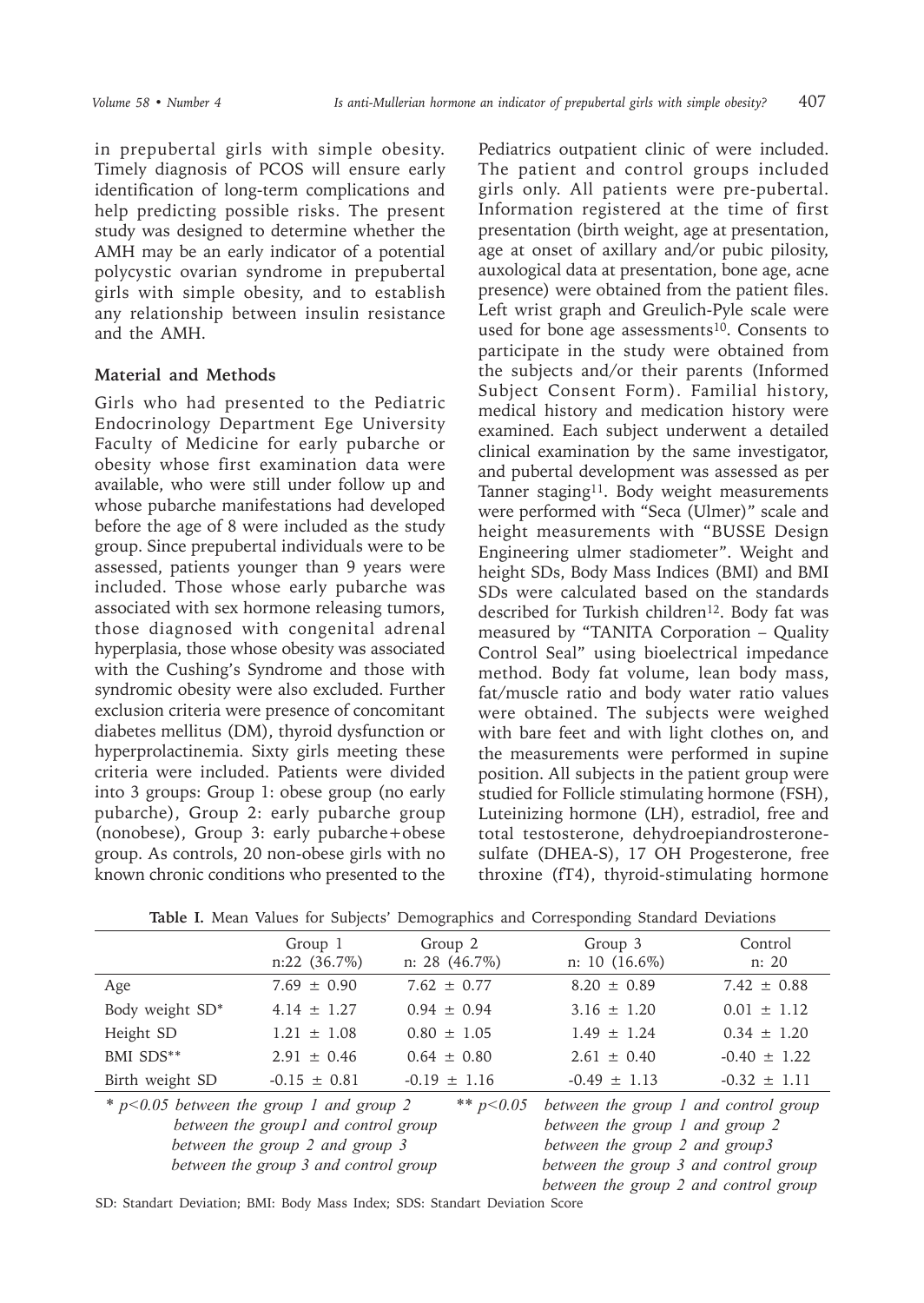| Table II. Autenal AAIS ASSESSINENT |                                             |                             |                 |  |
|------------------------------------|---------------------------------------------|-----------------------------|-----------------|--|
|                                    | Group 1                                     | Group 2                     | Group 3         |  |
| $ACTH$ ( $pg/ml$ )                 | $33.1 \pm 18.1$                             | $32.3 \pm 14.8$             | $41.0 \pm 17.5$ |  |
| Cortisole $(\mu g/dl)$             | $9.92 \pm 4.10$                             | $12.2 \pm 4.00$             | $12.5 \pm 4.35$ |  |
| fTestosterone <sup>*</sup> (pg/ml) | $1.04 \pm 0.58$                             | $1.06 \pm 0.41$             | $1.72 \pm 0.79$ |  |
| tTestosterone $(ng/dl)$            | $0.10 \pm 0.09$                             | $0.13 \pm 0.08$             | $0.12 \pm 0.14$ |  |
| Androstenedione (ng/ml)            | $0.80 \pm 0.82$                             | $0.83 \pm 0.43$             | $1.99 \pm 2.06$ |  |
| 17-OH Progesterone (ng/ml)         | $0.81 \pm 0.83$                             | $0.96 \pm 0.50$             | $0.85 \pm 0.37$ |  |
| DHEA-S** $(\mu g/dl)$              | $51.3 \pm 37.4$                             | $84.8 \pm 43.1$             | $92.3 \pm 61.9$ |  |
| * $p < 0.05$                       | between group 1 and group $3$ ** $p < 0.05$ | between group 1 and group 3 |                 |  |

**Table II.** Adrenal Axis Assessment

*between group 2 and group 3 between group 1 and group 2*

ACTH: Adrenocorticotropic Hormone, DHES-A: Dehydroepiandrosterone Sulfate

(TSH), prolactin, androstenedione, fasting blood glucose, fasting insulin, fasting lipid, adrenocorticotropic hormone (ACTH), cortisol and AMH levels. Subjects included as controls were studied for AMH, FSH, LH, estradiol, free and total testosterone, DHEA-S, free T4, TSH and prolactin. Insulin analyses were performed using the Immulite® 2000 – Siemens device with the enzyme labeling method. FSH, LH, estradiol, total testosterone, DHEA-S, free T4, TSH, prolactin were studied with the Modular Analytics – E170 Roche device using the enzyme labeling method while Free testosterone and 17 OH progesterone were studied with the RIA method. Androstenedione and ACTH were measured using Immulite/Immulite 1000 with the immunoassay method. AMH was studied with the Immunotech/Beckman Coulter instrument using the Elisa method. HOMA-IR calculations used the following formula: Fasting glucose (FG; mmol/l) x fasting insulin (FI; mcU/ml)/ 22.513.

## **Statistical analysis**

According to the number of samples compatibility of data to the normal distribution was tested by the Shapiro-Wilk test. *P*> 0.05 was accepted in accordance with the normal distribution. Inter-group differences were assessed by the one-way variance analysis in cases fit to normal distribution while Kruskal-Wallis test was used in cases not fitting to normal distribution. Unless otherwise specified, all data were expressed as mean  $\pm$  standard deviation. The data were analyzed using the SPSS 17.0 statistical software (IBM SPSS Statistics 17 R). Statistical significance was set at *p*< 0.05.

### **Results**

Of the patients, 22 (36.7%) were in the obese group (Group 1), 28 (46.7%) in the early pubarche group (Group 2) and 10 (16.6%) in the early pubarche  $+$  obese group (Group 3). When the subjects were grouped by obesity and pubarche state, age distribution was comparable among the four groups. The four groups did not differ significantly regarding height, height SD, birth weight and birth weight SD (*p*>0.05) (Table I).

According to the pubic pilosity assessment of subjects who presented with group 2, 26 (92.9%) of the subjects were stage 2 and 2 (7.1%) were stage 3. Pubic pilosity assessment of subjects with group 3 demonstrated that 8 (80%) of the subjects were stage 2 and 2 (20%) were stage 3.

Comparison of group 1, group 2 and group 3 in terms of laboratory parameters yielded comparable FSH, LH, LH/FSH, total testosterone, 17-OH-Progesterone, androstenedione, fT4, TSH, ACTH, cortisole and estradiol levels (*p*>0.05) (Table II-III).

Comparison of group 1, group 2, group 3 and control group did not demonstrate a significant difference in AMH levels between the four groups (*p*=0.987) (Table III).

In our study, comparison of prolactin and free testosterone levels demonstrated that group 3 had higher prolactin and free testosterone levels compared to group 1 and group 2  $(p<0.05)$ . Group 2 and group 3 had higher DHEA-S levels compared to group 1 ( $p = 0.002$  and 0.023).

Comparison of AMH levels among 29 subjects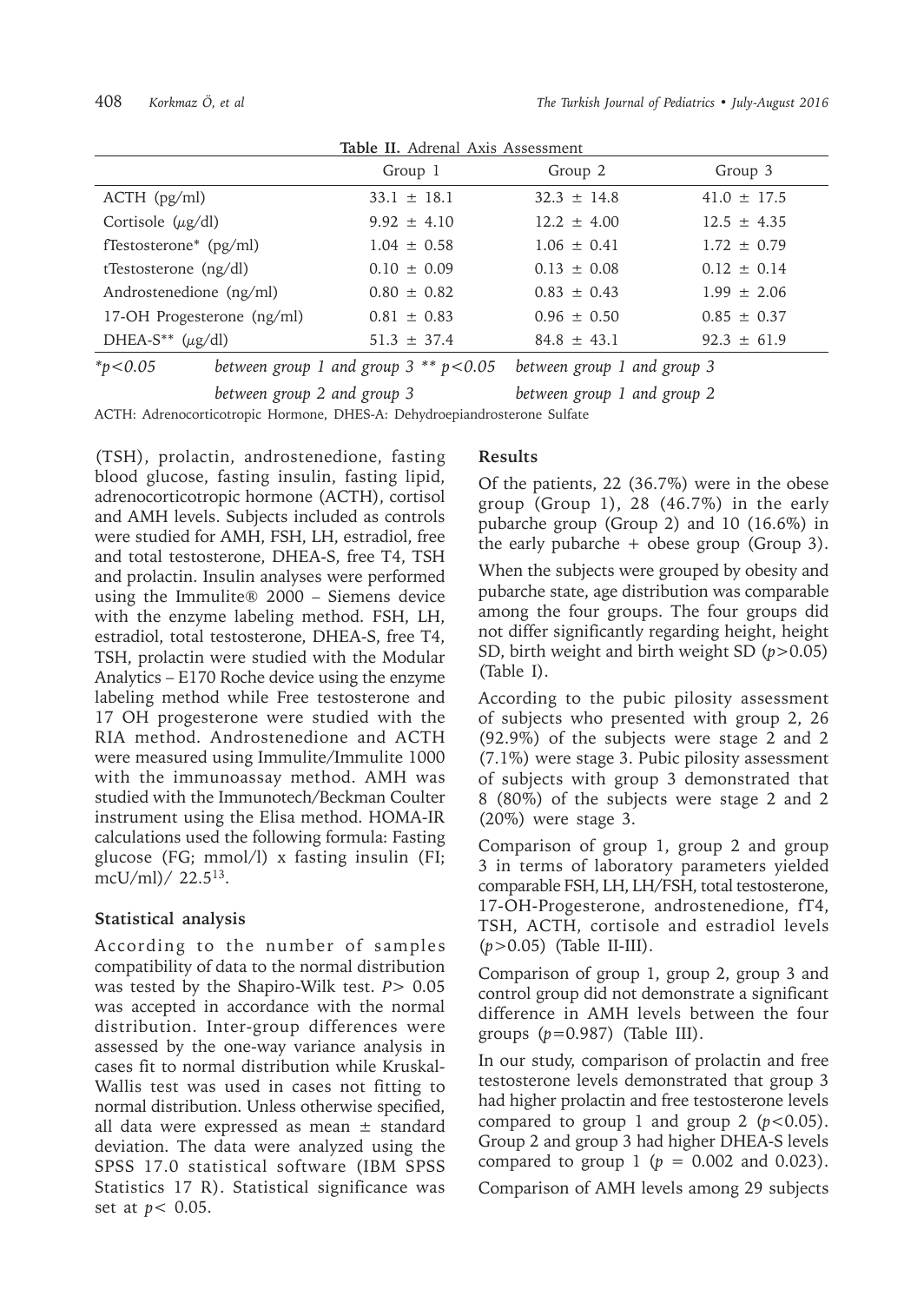|                   | Group 1         | Group 2         | Group 3         | Control         |
|-------------------|-----------------|-----------------|-----------------|-----------------|
| $FSH$ (mIU/ml)    | $2.04 \pm 1.63$ | $2.24 + 1.42$   | $2.40 \pm 2.47$ | <b>NA</b>       |
| LH $(mIU/ml)$     | $0.27 \pm 0.17$ | $0.37 + 0.52$   | $0.44 \pm 0.49$ | <b>NA</b>       |
| LH/FSH            | $0.18 \pm 0.15$ | $0.15 \pm 0.17$ | $0.29 + 0.37$   | NA              |
| Prolactin (ng/ml) | $8.66 \pm 3.68$ | $8.20 + 4.14$   | $13.3 \pm 7.02$ | <b>NA</b>       |
| Estradiol (ng/ml) | $22.0 + 9.26$   | $19.3 \pm 2.54$ | $18.5 + 4.74$   | NA              |
| $AMH$ (ng/ml)     | $1.97 \pm 1.36$ | $2.24 + 1.79$   | $2.24 \pm 1.99$ | $2.05 \pm 1.50$ |

**Table III.** Comparison of Sex Hormone and AMH Levels

FSH: Follicle Stimulating Hormone; LH: Luteinizing Hormone; AMH: Anti-Mullerian Hormone

with high DHEA-S levels yielded a significant difference between the obese subjects and early pubarche subjects. Among the cases whose DHEA-S levels were high, the AMH levels were higher in early pubarche groups. ( $p=0.033$ ).

The subjects did not differ regarding bone ages (*p*>0.05).

Comparison of the subjects' fasting insulin and HOMA-IR levels demonstrated statistically higher levels of insulin and HOMA-IR for group 1 compared to group 2 (*p*=0.001 and 0.001) and significantly higher insulin and HOMA-IR levels in group 3 versus group 2 (*p*=0.014 and 0.006) (Table IV).

In the group 1, AMH levels were negatively correlated with free testosterone (*p*=0.004, R=-0.598), DHEA-S (*p*=0.003, R=-0.608) and 17-OH progesterone (*p*=0.021, R=-0.500) levels. No correlations were identified between AMH and BMI, BMI SD, body fat percentage, LH, FSH, LH/FSH, androstenedione and insulin levels.

In group 2, there was a positive correlation between AMH and bone age (*p*=0.006, R=0.507) and androstenedione levels (p=0.037, R=0.420). AMH and BMI, BMI SD, body fat percentage, LH, FSH, LH/FSH, free testosterone, total testosterone, DHEA-S, 17-OH Progesterone or insulin levels were not correlated.

In group 3, there was a negative correlation between the AMH level and BMI SD (*p*=0.045, R=-0.678). No correlations between AMH and body fat percentage, LH, FSH, LH/FSH, free testosterone, total testosterone, DHEA-S, 17- OH Progesterone, androstenedione or insulin levels were determined.

## **Discussion**

Alternations in gonadotropin release, steroid synthesis defects, impaired insulin release and activity accompanied by genetic factors are prominent features in the pathophysiology of PCOS. Insulin resistance appears to play an important role in this mechanism and is present in 50-70% of the cases, independent of obesity14,15. Insulin resistance and resultant insulin over-expression leads to increased androgen formation. Insulin resistance was not observed in any of the patients who presented with pubarche in this study. Early pubarche develops as a result of premature production and release of adrenal androgens, and may be an indicator of PCOS<sup>8</sup>. Based on the hypothesis that AMH may be an indicator of a potential PCOS in individuals with early pubarche, a study on prepubertal girls with early adrenarche found lower serum AMH levels in this population compared to the controls, not supporting this hypothesis<sup>4</sup>. In our study, the subjects in group 2 and the control group did not differ significantly and the subgroup analysis did not result in any relevant differences between group 1, group 2, group 3 and control group regarding the AMH levels.

Serum AMH levels are higher in women with hyperandrogenism and PCOS than in women with PCOS with normal levels of androgen<sup>16</sup>. In a study conducted by Oncul M, et al., 17 it was shown that serum AMH levels were detected to be higher in patients with PCOS (including polycystic ovarian morphology, oligoanovulation and hyperandrogenemia criteria) compared to the patients with late-onset congenital adrenal hyperplasia. According to the authors, these findings suggest that serum AMH level could be a marker in differential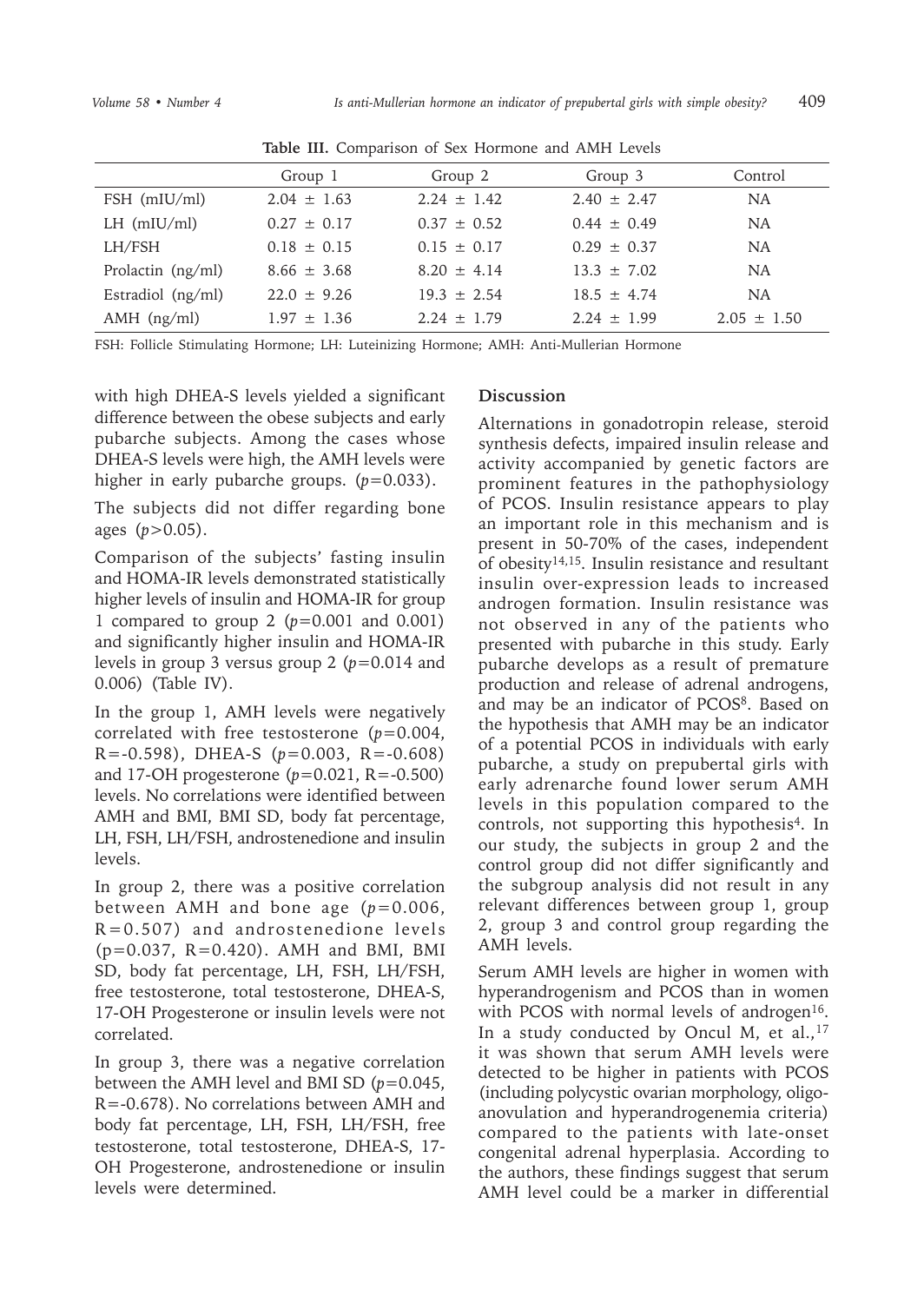|                                       | Group 1         | Group 2         | Group 3         |
|---------------------------------------|-----------------|-----------------|-----------------|
| Fasting blood glucose (mg/dl)         | $86.6 \pm 8.70$ | $85.9 \pm 7.30$ | $86.6 \pm 8.70$ |
| Fasting insulin <sup>*</sup> (mIU/ml) | $9.42 \pm 8.03$ | $4.13 \pm 3.59$ | $7.85 \pm 4.67$ |
| $HOMA-IR*$                            | $2.02 \pm 1.80$ | $0.82 \pm 0.76$ | $1.65 \pm 0.91$ |

**Table IV.** Comparison of Metabolic Parameters

*\*p<0.05 between group 1 and group 2* 

*between group 3 and group 2*

HOMA-IR: Homeostatic Model Assessment Insulin Rezistance

diagnosis between late-onset congenital adrenal hyperplasia and PCOS which includes three main criteria. In a study of patients with adult PCOS, free testosterone, total testosterone and DHEA-S levels were higher compared to the control group, and a positive correlation was determined between AMH levels and free and total testosterone levels in the PCOS group18. Another study of peripubertal daughters of women with PCOS, AMH and testosterone levels were distinctly higher compared to the control group<sup>5</sup>. In our study, free testosterone levels were higher in group 3 compared to groups 1 and 2. Given that obesity and early pubarche are risk factors for PCOS, coexistence of these two conditions may further increase the risk of PCOS as well as the severity of resulting metabolic disorders. We believe that this is why free testosterone levels were higher in group 3 compared to other groups.

In a study evaluating AMH levels in girls with early adrenarche, DHEA-S levels were higher in this group compared to controls and there was an inverse correlation between serum AMH and DHEA-S levels in the control group, whereas no correlation was detected in patients with early adrenarche<sup>4</sup>. DHEA-S levels were also higher in group 2 and group 3 compared to the group 1 in our study. In addition, AMH and DHEA-S was not correlated in group 2 or group 3. There was, however, a negative correlation between AMH and DHEA-S in group 1. The comparison of AMH levels among a total of 29 subjects with high DHEA-S levels in all groups demonstrated a significant difference between the obese subjects and early pubarche subjects. AMH levels were higher in the early pubarche group. Consequently, since AMH cannot be used as a PCOS indicator in prepubertal obese girls and increased androgen levels are relevant for PCOS, it can be concluded that AMH might be a more relevant indicator of

potential PCOS in patients with early pubarche with high DHEA-S levels. However, in the study by Rosenfield19, elevations in AMH and testosterone levels in children of women with PCOS were not simultaneous, with AMH and testosterone levels increasing during the late puberty. In another study investigating increased androgen levels in adolescent PCOS patients, positive relationships were identified between androgen levels, androstenedione and testosterone levels and AMH20. In our study, there was a positive correlation between AMH and androstenedione levels in group 2. This supports that AMH production is affected by androgen levels. Androgens may increase follicle count, thereby augmenting AMH production from the granulosa cells from maturing follicles. However, several extra-ovarian and intra-ovarian factors including increased LH secretion, hyperinsulinemia, peptides of oocyte origin and intra-ovarian proteins may also result in abnormal follicle growth or development. This may be more pronounced with later stages of puberty and may be affecting AMH production.

Although there are studies determining positive and negative correlations between AMH and insulin resistance in adult subjects, other studies identifying no correlation between these two parameters do exist<sup>21</sup>. In our study, comparison of subjects' fasting insulin and HOMA-IR levels demonstrated significantly higher insulin and HOMA-IR levels in group 1 compared to group 2 and control group as well as significantly higher insulin and HOMA-IR levels in group 3 compared to those of group 2. There was no significant difference between group 2 and the control group. Our study supports the association between obesity and insulin resistance during prepuberty. In our subjects, AMH was not correlated with basal insulin or HOMA-IR levels in group 1, group 2 or group 3. We believe this supports that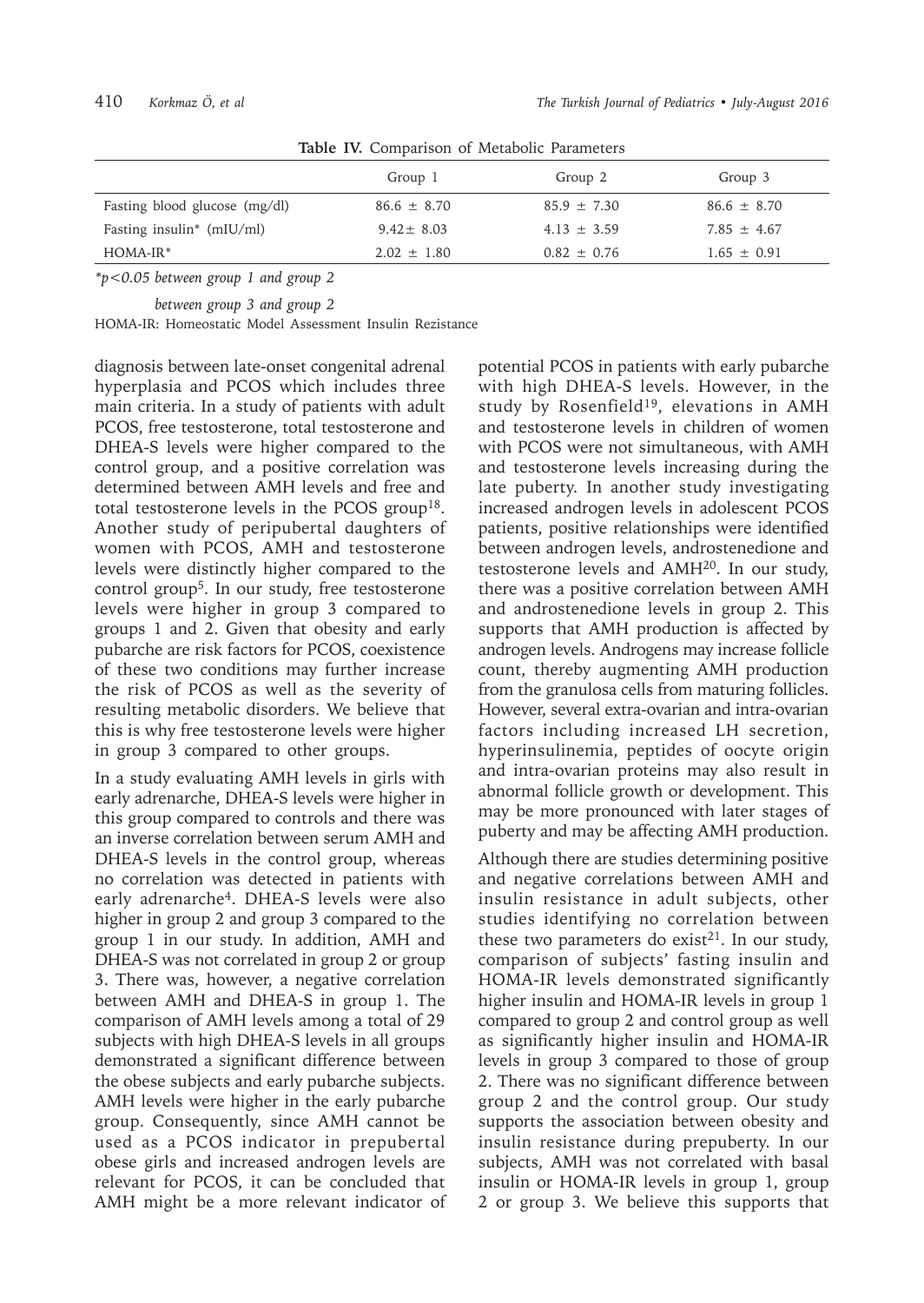basal insulin levels measured during prepuberty may not be a satisfactory indicator for potential PCOS and therefore 2-hour insulin levels as measured by OGTT, as suggested by Crisosto N, et al.<sup>5</sup> should also be studied.

There are many studies which assessed the relationship between AMH and obesity in adulthood. Significantly lower levels of AMH have been reported in obese women in comparison with women with normal body weight. This difference has been attributed to the suppression of local AMH production due to the increased estrogen/androgen ratio and high local aromatase activity<sup>22</sup>. Another suggested mechanism involves inhibition of aromatase activity in the ovaries by adiponectins, altering AMH production in granulosa cells $23$ . However, there are studies that do not support the relationships between AMH and BMI. In a study of adult women with PCOS, PCOS and control groups did not differ significantly regarding BMI and AMH assessments 24. In our study, no significant difference in AMH levels was observed in group 1 compared to group 2, group 3 or the control group. This indicates that AMH levels cannot be used as an indicator of PCOS in obese prepubertal girls. In a study comparing girls with early adrenarche with a median age of 7.6 (4.8- 8.9) with controls, a negative correlation was identified between AMH and BMI SD and body fat ratio. Lower AMH levels of the subjects with early adrenarche may be explained by their higher body weight and body fat percentage compared to the controls<sup>4</sup>. In our study, there was also a negative correlation between AMH levels and BMI SD in the group 3. However, when group 1, group 2 and the control group were evaluated separately, AMH levels and BMI were not correlated. This may be explained by the reduced AMH levels as a result of suppression of AMH production in follicles due to obesity in obese individuals with early pubarche, when early pubarche is considered an indicator for PCOS.

In conclusion, the AMH level which is measured in the prepubertal period of obese girls cannot be used as an early indicator for PCOS that can be developed in the future. Further longitudinal investigations are necessary to achieve accurate results. Also further studies are needed due to the limited number of subjects in this study

and in the absence of adequate relevant data.

#### **Acknowledgements**

This study was supported by the Department of Research Project of Ege University.

#### **REFERENCES**

- 1. Pellatt L, Rice S, Mason HD. Anti-Mullerian hormone and polycystic ovary syndrome: a mountain too high? Reproduction 2010; 139: 825-833.
- 2. Itman C, Mendis S, Barakat B, Loveland KL. All in the family: TGF-beta family action in testis development. Reproduction 2006; 132: 233-246.
- 3. Norman RJ, Wu R, Stankiewicz MT. Polycystic ovary syndrome. Med J Aust 2004; 180: 132-137.
- 4. Utriainen P, Jaaskelainen J, Voutilainen R. Serum antimullerian hormone concentrations in prepubertal girls with and without premature adrenarche: The influence of body mass index. Horm Res Paediatr 2010; 74: 207-211.
- 5. Crisosto N, Codner E, Maliqueo M, et al. Anti-Mullerian hormone levels in peripubertal daughters of women with polycystic ovary syndrome. J Clin Endocrinol Metab 2007; 92: 2739-2743.
- 6. Siow Y, Kives S, Hertweck P, Perlman S, Fallat ME. Serum Mullerian-inhibiting substance levels in adolescent girls with normal menstrual cycles or with polycystic ovary syndrome. Fertil Steril 2005; 84: 938-  $944.$
- 7. La Marca A, Orvieto R, Giulini S, et al. Mullerianinhibiting substance in women with polycystic ovary syndrome: relationship with hormonal and metabolic characteristics. Fertil Steril 2004; 82: 970-972.
- 8. Ibanez L, Valls C, Potau N, Marcos MV, de Zegher F. Polycystic ovary syndrome after precocious pubarche: ontogeny of the low-birthweight effect. Clin Endocrinol (Oxf) 2001; 55: 667-672.
- 9. Yildiz BO, Knochenhauer ES, Azziz R. Impact of obesity on the risk for polycystic ovary syndrome. J Clin Endocrinol Metab 2008; 93: 162-168.
- 10. Greulich WW, Pyle Sl. Radiographic Atlas of Skeletal Devolepment of the Hand and Wrist. (2nd ed). Stanford: Stanford University Press, 1958: 125-228.
- 11. Tanner JM. Recording adolescent physical changes: Tanner system. Del Med J 1973; 45: 84-88.
- 12. Neyzi O, Binyıldız P, Alp H. Türk çocuklarında büyüme ve gelişme normları. I-tartı ve boy değerleri. İstanbul Tıp Fakültesi Mecmuası, 1978; 41 (Suppl.74): 1-22.
- 13. Kajaia N, Binder H, Dittrich R, et al. Low sex hormonebinding globulin as a predictive marker for insulin resistance in women with hyperandrogenic syndrome. Eur J Endocrinol 2007; 157: 499-507.
- 14. Dunaif A. Insulin resistance and the polycystic ovary syndrome: mechanism and implications for pathogenesis. Endocr Rev 1997; 18: 774-800.
- 15. Legro RS, Gnatuk CL, Kunselman AR, Dunaif A. Changes in glucose tolerance over time in women with polycystic ovary syndrome: a controlled study. J Clin Endocrinol Metab 2005; 90: 3236-3242.